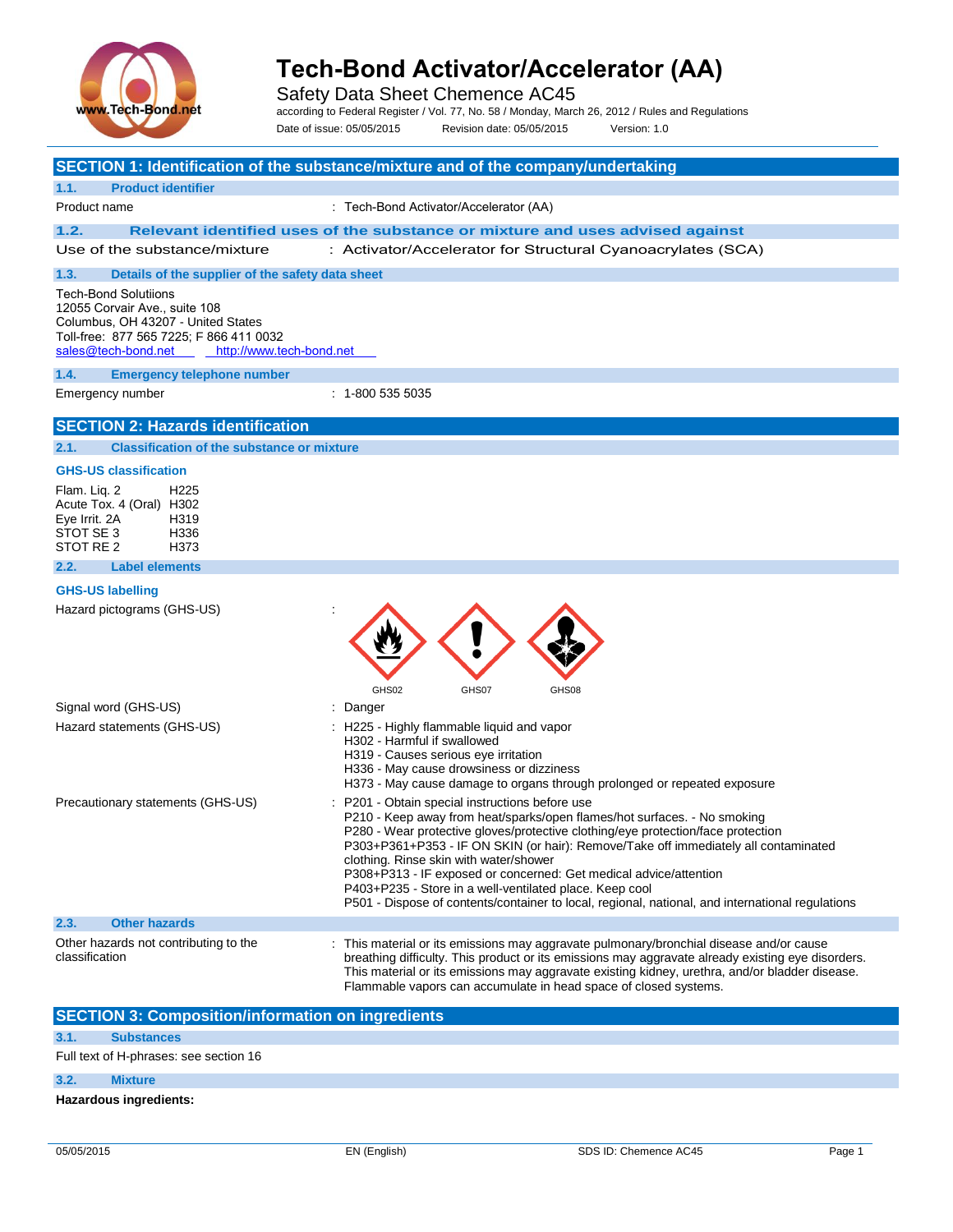Safety Data Sheet

according to Federal Register / Vol. 77, No. 58 / Monday, March 26, 2012 / Rules and Regulations

| <b>Name</b>              | <b>Product identifier</b> | $\frac{9}{6}$ | <b>GHS-US classification</b>                                                                                                                                    |
|--------------------------|---------------------------|---------------|-----------------------------------------------------------------------------------------------------------------------------------------------------------------|
| acetone                  | (CAS No) 67-64-1          | $95 - 100$    | Flam. Lig. 2, H225<br>Eye Irrit. 2A, H319<br>STOT SE 3, H336                                                                                                    |
| N,N-dimethyl-p-toluidine | (CAS No) 99-97-8          | - 5           | Flam. Lig. 4, H227<br>Acute Tox. 3 (Oral), H301<br>Acute Tox. 3 (Dermal), H311<br>Acute Tox. 3 (Inhalation), H331<br>STOT RE 2. H373<br>Aquatic Chronic 3, H412 |

| <b>SECTION 4: First aid measures</b>                                               |                                                                                                                                                                                |
|------------------------------------------------------------------------------------|--------------------------------------------------------------------------------------------------------------------------------------------------------------------------------|
| <b>Description of first aid measures</b><br>4.1.                                   |                                                                                                                                                                                |
| First-aid measures general                                                         | Never give anything by mouth to an unconscious person. If you feel unwell, seek medical<br>advice (show the label where possible).                                             |
| First-aid measures after inhalation                                                | Remove victim from exposure ensuring one's own safety whilst doing so. If unconscious,<br>check for breathing and apply artificial respiration if necessary. Consult a doctor. |
| First-aid measures after skin contact                                              | Rinse skin immediately with plenty of soap and water/shower for 10 minutes or longer.<br>Remove/Take off immediately all contaminated clothing.                                |
| First-aid measures after eye contact                                               | Rinse immediately with plenty of water for at least 15 minutes. Obtain medical attention if<br>pain, blinking or redness persist.                                              |
| First-aid measures after ingestion                                                 | Rinse mouth. Do NOT induce vomiting. Obtain emergency medical attention.                                                                                                       |
| 4.2.<br>Most important symptoms and effects, both acute and delayed                |                                                                                                                                                                                |
| Symptoms/injuries after inhalation                                                 | : May cause drowsiness or dizziness.                                                                                                                                           |
| Symptoms/injuries after eye contact                                                | : Causes serious eye irritation.                                                                                                                                               |
| Symptoms/injuries after ingestion                                                  | : Swallowing a small quantity of this material will result in serious health hazard.                                                                                           |
| 4.3.<br>Indication of any immediate medical attention and special treatment needed |                                                                                                                                                                                |
| If exposed or concerned, get medical advice and attention.                         |                                                                                                                                                                                |
| <b>SECTION 5: Firefighting measures</b>                                            |                                                                                                                                                                                |
| 5.1.<br><b>Extinguishing media</b>                                                 |                                                                                                                                                                                |
| Suitable extinguishing media                                                       | : Foam. Dry powder. Carbon dioxide. Water spray. Sand.                                                                                                                         |
| Unsuitable extinguishing media                                                     | : Do not use a heavy water stream.                                                                                                                                             |
| 5.2.<br>Special hazards arising from the substance or mixture                      |                                                                                                                                                                                |
| Fire hazard                                                                        | : Highly flammable liquid and vapor.                                                                                                                                           |
| Explosion hazard                                                                   | : May form flammable/explosive vapour-air mixture.                                                                                                                             |
| Reactivity                                                                         | : No dangerous reactions known under normal conditions of use.                                                                                                                 |
| 5.3.<br><b>Advice for firefighters</b>                                             |                                                                                                                                                                                |
| Firefighting instructions                                                          | : Use water spray or fog for cooling exposed containers. Exercise caution when fighting any<br>chemical fire. Avoid (reject) fire-fighting water to enter environment.         |
| Protection during firefighting                                                     | : Do not enter fire area without proper protective equipment, including respiratory protection.                                                                                |
| Other information                                                                  | : Do not allow run-off from fire fighting to enter drains or water courses.                                                                                                    |
| <b>SECTION 6: Accidental release measures</b>                                      |                                                                                                                                                                                |
| Personal precautions, protective equipment and emergency procedures<br>6.1.        |                                                                                                                                                                                |
| General measures                                                                   | : Remove ignition sources. Use special care to avoid static electric charges. No naked lights. No<br>smoking.                                                                  |
| 6.1.1.<br>For non-emergency personnel                                              |                                                                                                                                                                                |
| Protective equipment                                                               | : Use appropriate personal protection equipment (PPE).                                                                                                                         |
| Emergency procedures                                                               | : Evacuate unnecessary personnel.                                                                                                                                              |

#### **6.1.2. For emergency responders**

Protective equipment **interest in the Community Community** Equip cleanup crew with proper protection. Avoid breathing dust/fume/gas/mist/vapors/spray. Emergency procedures in the set of the set of the Semi-term in the Semi-term in the Semi-term in the Semi-term in the Semi-term in the Semi-term in the Semi-term in the Semi-term in the Semi-term in the Semi-term in the Se

#### **6.2. Environmental precautions**

Prevent entry to sewers and public waters. Notify authorities if liquid enters sewers or public waters.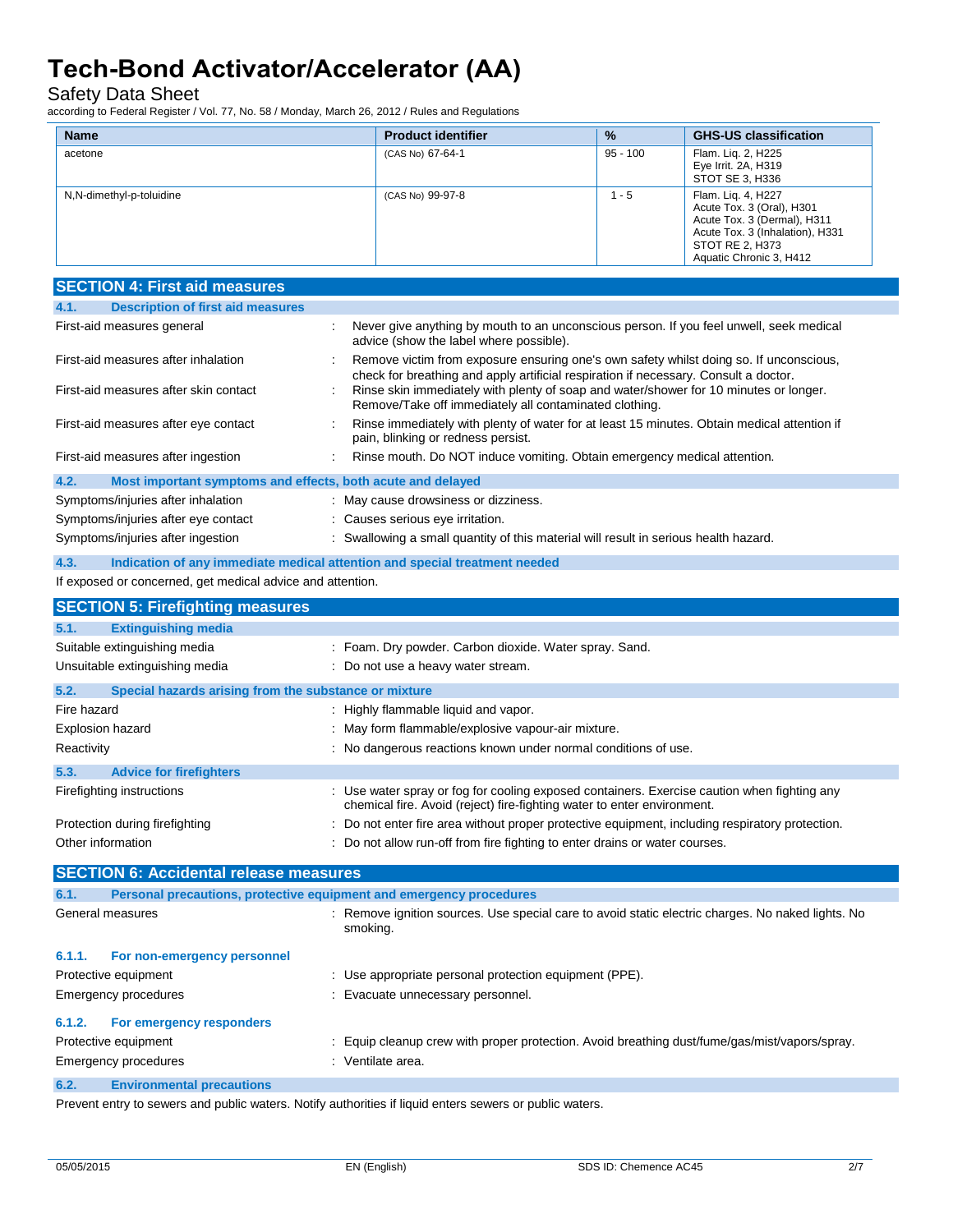Safety Data Sheet

according to Federal Register / Vol. 77, No. 58 / Monday, March 26, 2012 / Rules and Regulations

| 6.3.                                                      | Methods and material for containment and cleaning up |                                                                                                                                                                                                                                                                        |
|-----------------------------------------------------------|------------------------------------------------------|------------------------------------------------------------------------------------------------------------------------------------------------------------------------------------------------------------------------------------------------------------------------|
| For containment                                           |                                                      | : Soak up spills with inert solids, such as clay or diatomaceous earth as soon as possible. Collect<br>spillage. Store aways from other materials. If spillage occurs on the public highway, indicate the<br>danger and notify the authorities (police, fire brigade). |
|                                                           | Methods for cleaning up                              | : Absorb into dry earth or sand. Transfer to a closable, labelled salvage container for disposal by<br>an appropriate method. Use only non-sparking tools and equipment in clean-up procedure.                                                                         |
| 6.4.                                                      | <b>Reference to other sections</b>                   |                                                                                                                                                                                                                                                                        |
| See Heading 8. Exposure controls and personal protection. |                                                      |                                                                                                                                                                                                                                                                        |

**SECTION 7: Handling and storage** Hygiene measures **included about the state of the case of the exposed** areas with the product. Wash hands and other exposed areas with mild soap and water before eating, drinking or smoking and when leaving work. **7.2. Conditions for safe storage, including any incompatibilities** Technical measures **interproduced in the Contract of Contract** Proper grounding procedures to avoid static electricity should be followed. Ground/bond container and receiving equipment. Use explosion-proof electrical/ventilating/lighting/ equipment. Storage conditions **Store in a cool, well ventilated and fireproof area. Keep container tightly closed. Keep away** from sources of ignition. Keep away from direct sunlight. Prevent the build up of electrostatic charge in the immediate area. Ensure lighting and electrical equipment are not a source of ignition. Incompatible products **incompatible products** : Strong bases. Strong acids. Oxidizing agent. Sources of ignition. Direct sunlight. Heat sources. **7.1. Precautions for safe handling**  Additional hazards when processed : Handle empty containers with care because residual vapors are flammable. Precautions for safe handling : Wash hands and other exposed areas with mild soap and water before eating, drinking or smoking and when leaving work. Provide good ventilation in process area to prevent formation of vapour. No naked lights. No smoking. Use only non-sparking tools. Avoid breathing dust/fume/gas/mist/vapors/spray. Use only outdoors or in a well-ventilated area.

### **SECTION 8: Exposure controls/personal protection**

## **8.1. Control parameters**

| <b>Chemence AC45</b>                     |                  |         |  |
|------------------------------------------|------------------|---------|--|
| USA ACGIH                                | ACGIH TWA (ppm)  | 500 ppm |  |
| USA ACGIH<br>ACGIH STEL (ppm)<br>750 ppm |                  |         |  |
| acetone (67-64-1)                        |                  |         |  |
| USA ACGIH                                | ACGIH TWA (ppm)  | 500 ppm |  |
| USA ACGIH                                | ACGIH STEL (ppm) | 500 ppm |  |

### **8.2. Exposure controls**

| Personal protective equipment | : Avoid all unnecessary exposure. Gloves. Protective clothing. Protective goggles. Safety glasses.          |
|-------------------------------|-------------------------------------------------------------------------------------------------------------|
| Hand protection               | : Wear protective gloves.                                                                                   |
| Eye protection                | : Chemical goggles or safety glasses.                                                                       |
| Respiratory protection        | : Where exposure through inhalation may occur from use, respiratory protection equipment is<br>recommended. |
| Other information             | Do not eat, drink or smoke during use.                                                                      |

#### **SECTION 9: Physical and chemical properties**

| Information on basic physical and chemical properties<br>9.1. |                            |
|---------------------------------------------------------------|----------------------------|
| Physical state                                                | $:$ Liquid                 |
| Color                                                         | : Colorless, Clear.        |
| Odor                                                          | : Characteristic. Ketones. |
| рH                                                            | :7                         |
| Relative evaporation rate (butylacetate=1)                    | : 14.4                     |
| Melting point                                                 | : 94.8 °C                  |
| Boiling point                                                 | : 56 $^{\circ}$ C          |
| Flash point                                                   | $: 20^{\circ}$ C           |
| Self ignition temperature                                     | : 465 °C                   |
|                                                               |                            |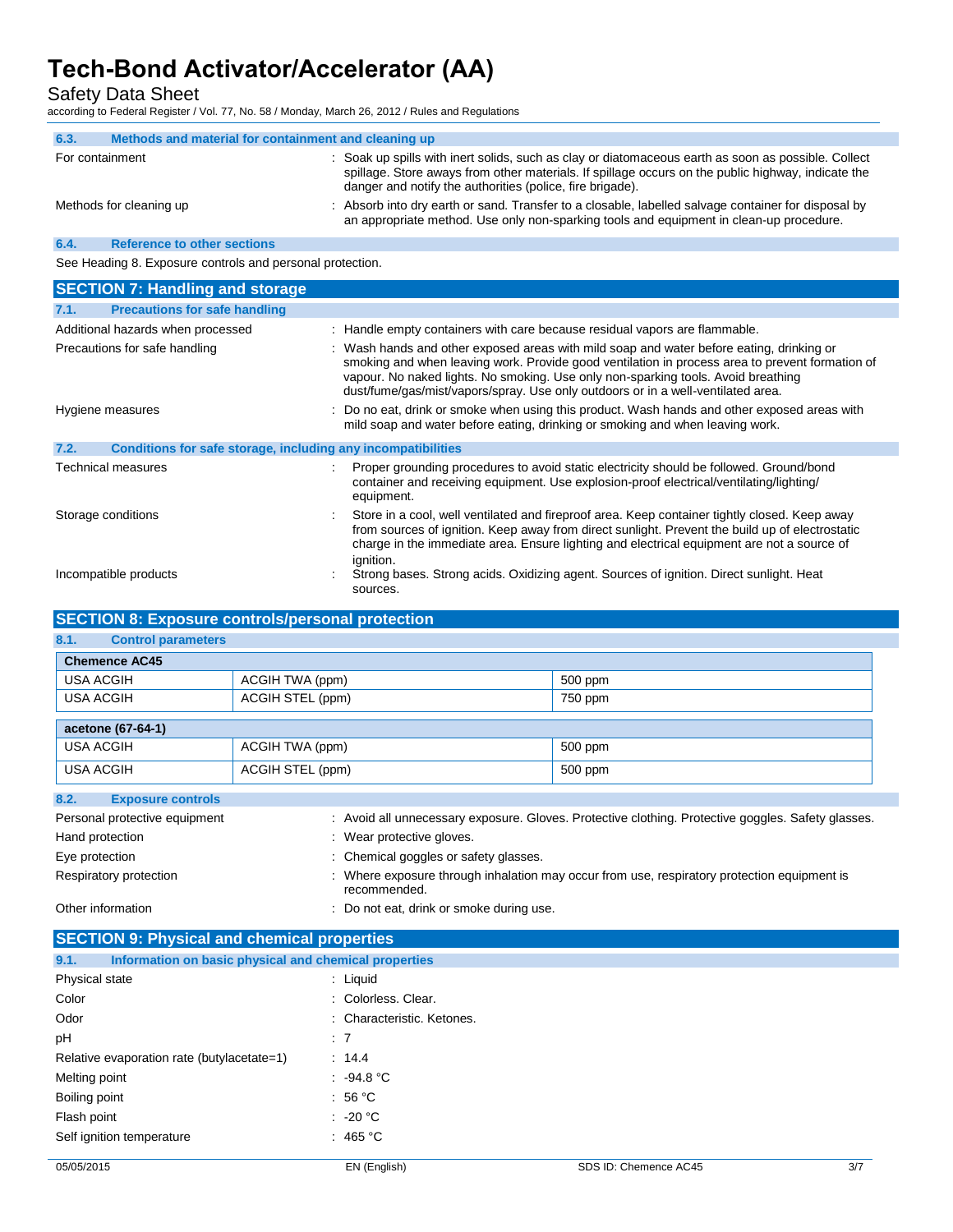Safety Data Sheet

according to Federal Register / Vol. 77, No. 58 / Monday, March 26, 2012 / Rules and Regulations

| Vapor pressure                   | $: 30.8$ kPa               |
|----------------------------------|----------------------------|
| Relative density                 | $\therefore$ 2             |
| Density                          | : $0.79$ g/cm <sup>3</sup> |
| Solubility                       | : Soluble in water.        |
| Log Pow                          | $-0.24$                    |
| Viscosity, dynamic               | $: 0.3$ mPa.s              |
| <b>Explosive limits</b>          | $: 2.6 - 12.8$ vol %       |
| 9.2.<br><b>Other information</b> |                            |
| Electrical conductivity          | : 20 $\mu$ S/m at 20 °C    |
| VOC content                      | $: 100\%$                  |
| 10.1.<br><b>Reactivity</b>       |                            |

No dangerous reactions known under normal conditions of use.

#### **10.2. Chemical stability**

Highly flammable liquid and vapor. May form flammable/explosive vapor-air mixture. Stable under normal conditions.

### **10.3. Possibility of hazardous reactions**

Not established.

#### **10.4. Conditions to avoid**

Avoid high temperatures, direct sunlight, open flames, sparks, welding, smoking and other ignition sources. Avoid static charge accumulation and discharge

#### **10.5. Incompatible materials**

Strong bases. Strong acids. Oxidizing agent. Sources of ignition. Direct sunlight. Heat sources.

#### **10.6. Hazardous decomposition products**

Fume. Carbon monoxide. Carbon dioxide. May release flammable gases.

## **SECTION 11: Toxicological information**

#### **11.1. Information on toxicological effects**

Acute toxicity **in the case of the CALIC CONTEX CONTEX CONTEX CONTEX CONTEX CONTEX CONTEX CONTEX CONTEX CONTEX CONTEX CONTEX CONTEX CONTEX CONTEX CONTEX CONTEX CONTEX CONTEX CONTEX CONTEX CONTEX CONTEX CONTEX CONTEX CONTEX** 

 $\overline{a}$ 

| N,N-dimethyl-p-toluidine (99-97-8) |                                                                                                                                            |  |  |
|------------------------------------|--------------------------------------------------------------------------------------------------------------------------------------------|--|--|
| ATE (oral)                         | 100.000 mg/kg bodyweight                                                                                                                   |  |  |
| ATE (dermal)                       | 300.000 mg/kg bodyweight                                                                                                                   |  |  |
| ATE (gases)                        | 700.000 ppmV/4h                                                                                                                            |  |  |
| ATE (vapours)                      | 3.000 mg/l/4h                                                                                                                              |  |  |
| ATE (dust, mist)                   | $0.500$ mg/l/4h                                                                                                                            |  |  |
|                                    |                                                                                                                                            |  |  |
| acetone (67-64-1)                  |                                                                                                                                            |  |  |
| LD50 oral rat                      | 5800 mg/kg (Rat; Experimental value, Rat; Experimental value)                                                                              |  |  |
| LD50 dermal rabbit                 | 20000 mg/kg (Rabbit; Experimental value, Rabbit; Experimental value)                                                                       |  |  |
| LC50 inhalation rat (mg/l)         | 71 mg/l/4h (76 mg/l/4h; Rat; Rat; Experimental value; Experimental value, 76 mg/l/4h; Rat; Rat;<br>Experimental value; Experimental value) |  |  |
| LC50 inhalation rat (ppm)          | 30000 ppm/4h (Rat; Experimental value, Rat; Experimental value)                                                                            |  |  |

## **SECTION 12: Ecological information**

**12.1. Toxicity**

#### **N,N-dimethyl-p-toluidine (99-97-8)**

| LC50 fishes 1                             | 46 mg/l (96 h; Pimephales promelas; Lethal)                  |
|-------------------------------------------|--------------------------------------------------------------|
| acetone (67-64-1)                         |                                                              |
| LC50 fishes 1                             | 6210 mg/l (96 h; Pimephales promelas; Nominal concentration) |
| EC50 Daphnia 1                            | 8800 mg/l (48 h; Daphnia pulex)                              |
| LC50 fish 2                               | 5540 mg/l 96 h; Salmo gairdneri (Oncorhynchus mykiss)        |
| TLM fish 1                                | 13000 ppm (96 h; Gambusia affinis; Turbulent water)          |
| TLM fish 2                                | > 1000 ppm (96 h; Pisces)                                    |
| Threshold limit other aquatic organisms 1 | 3000 mg/l (Plankton)                                         |
| Threshold limit other aquatic organisms 2 | 28 mg/l (Protozoa)                                           |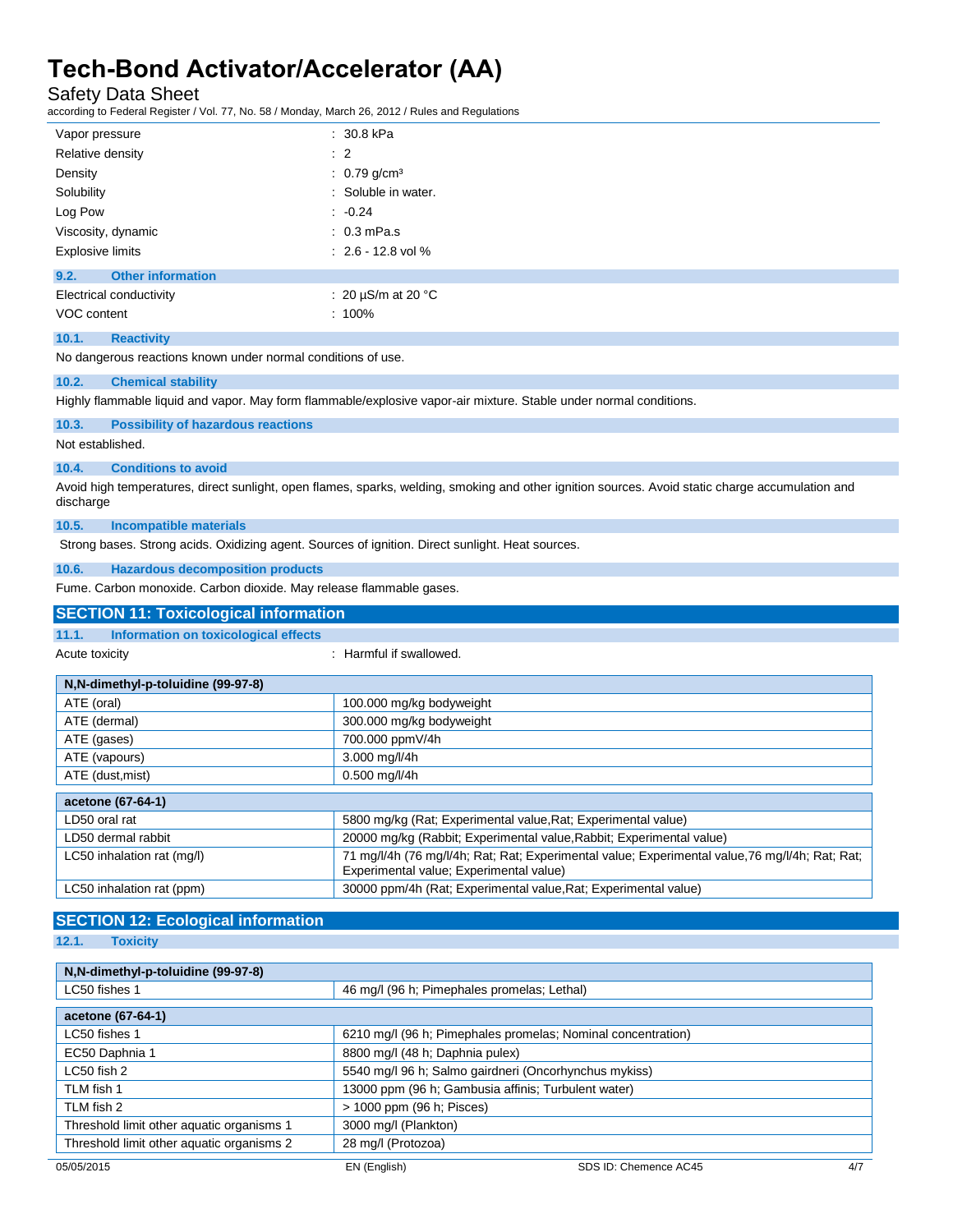### Safety Data Sheet

according to Federal Register / Vol. 77, No. 58 / Monday, March 26, 2012 / Rules and Regulations

| acetone (67-64-1)                                        |                                                                                                                    |
|----------------------------------------------------------|--------------------------------------------------------------------------------------------------------------------|
| Threshold limit algae 1                                  | 7500 mg/l (Scenedesmus quadricauda; pH = 7)                                                                        |
| Threshold limit algae 2                                  | 3400 mg/l (48 h; Chlorella sp.)                                                                                    |
| <b>Persistence and degradability</b><br>12.2.            |                                                                                                                    |
| <b>Tech-Bond Activator/Accelerator (AA)</b>              |                                                                                                                    |
| Persistence and degradability                            | Not established.                                                                                                   |
| N,N-dimethyl-p-toluidine (99-97-8)                       |                                                                                                                    |
| Persistence and degradability                            | Biodegradable in water. Low potential for adsorption in soil.                                                      |
| acetone (67-64-1)                                        |                                                                                                                    |
| Persistence and degradability                            | Readily biodegradable in water. Biodegradable in the soil. Biodegradable in the soil under                         |
|                                                          | anaerobic conditions. No (test)data on mobility of the substance available.                                        |
| Biochemical oxygen demand (BOD)                          | 1.43 g O <sup>2</sup> /g substance                                                                                 |
| Chemical oxygen demand (COD)                             | 1.92 g O <sup>2</sup> /g substance                                                                                 |
| ThOD                                                     | 2.20 g O <sup>2</sup> /g substance                                                                                 |
| BOD (% of ThOD)                                          | $(20 \text{ day(s)})$ 0.872                                                                                        |
| 12.3.<br><b>Bioaccumulative potential</b>                |                                                                                                                    |
| <b>Tech-Bond Activator/Accelerator (AA)</b>              |                                                                                                                    |
| Bioaccumulative potential                                | Not established.                                                                                                   |
| N, N-dimethyl-p-toluidine (99-97-8)                      |                                                                                                                    |
| BCF fish 1                                               | 33 (Pisces)                                                                                                        |
| Log Pow                                                  | 1.729 (Experimental value; 35 °C, Experimental value; 35 °C)                                                       |
| Bioaccumulative potential                                | Low potential for bioaccumulation (BCF < 500).                                                                     |
| acetone (67-64-1)                                        |                                                                                                                    |
| BCF fish 1                                               | 0.69 (Pisces)                                                                                                      |
| BCF other aquatic organisms 1                            | 3                                                                                                                  |
| Log Pow                                                  | $-0.24$ (Test data)                                                                                                |
| Bioaccumulative potential                                | Not bioaccumulative.                                                                                               |
| 12.4.<br><b>Mobility in soil</b>                         |                                                                                                                    |
|                                                          |                                                                                                                    |
| acetone (67-64-1)                                        |                                                                                                                    |
| Surface tension                                          | 0.0237 N/m                                                                                                         |
| 12.5.<br><b>Other adverse effects</b>                    |                                                                                                                    |
| Other information                                        | : Avoid release to the environment.                                                                                |
|                                                          |                                                                                                                    |
| <b>SECTION 13: Disposal considerations</b>               |                                                                                                                    |
| 13.1.<br><b>Waste treatment methods</b>                  |                                                                                                                    |
| Waste disposal recommendations<br>Additional information | : Dispose in a safe manner in accordance with local/national regulations.                                          |
| Ecology - waste materials                                | : Handle empty containers with care because residual vapours are flammable.<br>: Avoid release to the environment. |
|                                                          |                                                                                                                    |
| <b>SECTION 14: Transport information</b>                 |                                                                                                                    |
| In accordance with DOT                                   |                                                                                                                    |
| Transport document description                           | : UN1090 Acetone, 3, II                                                                                            |
| UN-No.(DOT)                                              | : 1090                                                                                                             |
| DOT NA no.                                               | : UN1090                                                                                                           |
| DOT Proper Shipping Name                                 | : Acetone                                                                                                          |
| Department of Transportation (DOT) Hazard<br>Classes     | : 3 - Class 3 - Flammable and combustible liquid 49 CFR 173.120                                                    |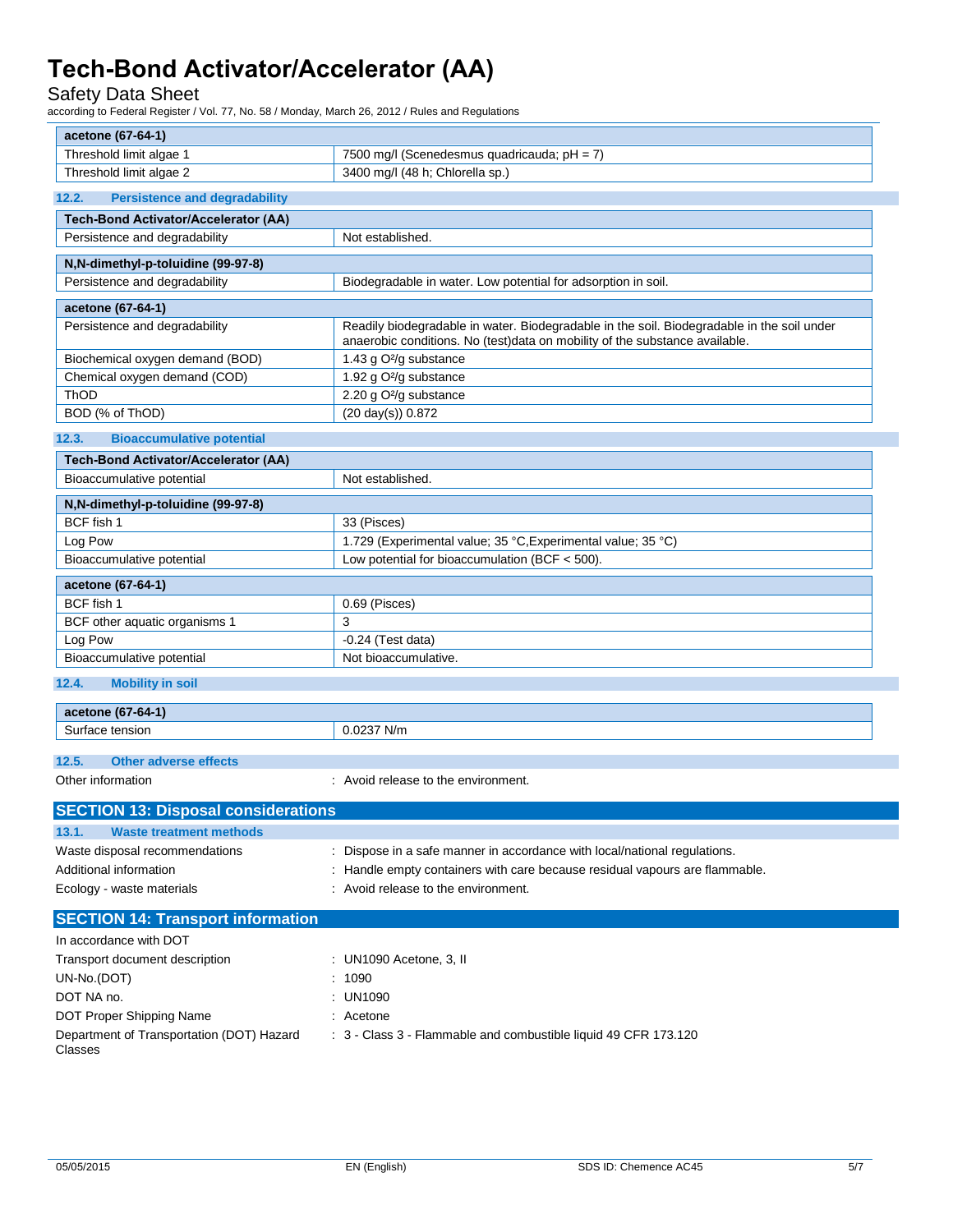Safety Data Sheet

according to Federal Register / Vol. 77, No. 58 / Monday, March 26, 2012 / Rules and Regulations

| Hazard labels (DOT)                                                       | : 3 - Flammable liquids                                                                                                                                                                                                                                                                                                                                                                                                                                                                                                                         |
|---------------------------------------------------------------------------|-------------------------------------------------------------------------------------------------------------------------------------------------------------------------------------------------------------------------------------------------------------------------------------------------------------------------------------------------------------------------------------------------------------------------------------------------------------------------------------------------------------------------------------------------|
|                                                                           |                                                                                                                                                                                                                                                                                                                                                                                                                                                                                                                                                 |
|                                                                           |                                                                                                                                                                                                                                                                                                                                                                                                                                                                                                                                                 |
|                                                                           |                                                                                                                                                                                                                                                                                                                                                                                                                                                                                                                                                 |
|                                                                           |                                                                                                                                                                                                                                                                                                                                                                                                                                                                                                                                                 |
| Packing group (DOT)<br>DOT Special Provisions (49 CFR 172.102)            | : II - Medium Danger<br>IB2 - Authorized IBCs: Metal (31A, 31B and 31N); Rigid plastics (31H1 and 31H2); Composite                                                                                                                                                                                                                                                                                                                                                                                                                              |
|                                                                           | (31HZ1). Additional Requirement: Only liquids with a vapor pressure less than or equal to 110<br>kPa at 50 C (1.1 bar at 122 F), or 130 kPa at 55 C (1.3 bar at 131 F) are authorized.<br>T4 - 2.65 178.274(d)(2) Normal 178.275(d)(3)<br>TP1 - The maximum degree of filling must not exceed the degree of filling determined by the<br>following: Degree of filling = $97 / (1 + a (tr - tf))$ Where: tr is the maximum mean bulk temperature<br>during transport, and if is the temperature in degrees celsius of the liquid during filling. |
| DOT Packaging Exceptions (49 CFR 173.xxx)                                 | $\therefore$ 150                                                                                                                                                                                                                                                                                                                                                                                                                                                                                                                                |
| DOT Packaging Non Bulk (49 CFR 173.xxx)                                   | : 202                                                                                                                                                                                                                                                                                                                                                                                                                                                                                                                                           |
| DOT Packaging Bulk (49 CFR 173.xxx)                                       | : 242                                                                                                                                                                                                                                                                                                                                                                                                                                                                                                                                           |
| DOT Quantity Limitations Passenger aircraft/rail : 5 L<br>(49 CFR 173.27) |                                                                                                                                                                                                                                                                                                                                                                                                                                                                                                                                                 |
| DOT Quantity Limitations Cargo aircraft only (49 : 60 L<br>CFR 175.75)    |                                                                                                                                                                                                                                                                                                                                                                                                                                                                                                                                                 |
| DOT Vessel Stowage Location                                               | : B - (i) The material may be stowed "on deck" or "under deck" on a cargo vessel and on a<br>passenger vessel carrying a number of passengers limited to not more than the larger of 25<br>passengers, or one passenger per each 3 m of overall vessel length; and (ii) "On deck only" on<br>passenger vessels in which the number of passengers specified in paragraph (k)(2)(i) of this<br>section is exceeded.                                                                                                                               |
| <b>Additional information</b>                                             |                                                                                                                                                                                                                                                                                                                                                                                                                                                                                                                                                 |
| Other information                                                         | : No supplementary information available.                                                                                                                                                                                                                                                                                                                                                                                                                                                                                                       |
| <b>ADR</b>                                                                |                                                                                                                                                                                                                                                                                                                                                                                                                                                                                                                                                 |
| Packing group                                                             | : II                                                                                                                                                                                                                                                                                                                                                                                                                                                                                                                                            |
| Class<br>Hazard identification number                                     | 3 - Flammable liquids                                                                                                                                                                                                                                                                                                                                                                                                                                                                                                                           |
| Classification code                                                       | 33                                                                                                                                                                                                                                                                                                                                                                                                                                                                                                                                              |
| Danger labels (ADR)                                                       | F <sub>1</sub>                                                                                                                                                                                                                                                                                                                                                                                                                                                                                                                                  |
| Proper shipping name                                                      | 3 - Flammable liquids                                                                                                                                                                                                                                                                                                                                                                                                                                                                                                                           |
|                                                                           | Acetone                                                                                                                                                                                                                                                                                                                                                                                                                                                                                                                                         |
| <b>Transport by sea</b>                                                   |                                                                                                                                                                                                                                                                                                                                                                                                                                                                                                                                                 |
| DOT Vessel Stowage Location                                               | : B - (i) The material may be stowed "on deck" or "under deck" on a cargo vessel and on a                                                                                                                                                                                                                                                                                                                                                                                                                                                       |
|                                                                           | passenger vessel carrying a number of passengers limited to not more than the larger of 25<br>passengers, or one passenger per each 3 m of overall vessel length; and (ii) "On deck only" on<br>passenger vessels in which the number of passengers specified in paragraph $(k)(2)(i)$ of this section<br>is exceeded.                                                                                                                                                                                                                          |
| <b>Air transport</b>                                                      |                                                                                                                                                                                                                                                                                                                                                                                                                                                                                                                                                 |
| <b>DOT Quantity Limitations Passenger</b>                                 | :5L                                                                                                                                                                                                                                                                                                                                                                                                                                                                                                                                             |
| Aircraft/rail (49 CFR 173.27)                                             |                                                                                                                                                                                                                                                                                                                                                                                                                                                                                                                                                 |
| <b>DOT Quantity Limitations</b>                                           | : 60 L                                                                                                                                                                                                                                                                                                                                                                                                                                                                                                                                          |
| Cargo aircraft only (49 CFR 175.75)                                       |                                                                                                                                                                                                                                                                                                                                                                                                                                                                                                                                                 |
| <b>SECTION 15: Regulatory information</b>                                 |                                                                                                                                                                                                                                                                                                                                                                                                                                                                                                                                                 |
| 15.1. US Federal regulations                                              |                                                                                                                                                                                                                                                                                                                                                                                                                                                                                                                                                 |
| N,N-dimethyl-p-toluidine (99-97-8)                                        |                                                                                                                                                                                                                                                                                                                                                                                                                                                                                                                                                 |
| Listed on the United States TSCA (Toxic Substances Control Act) inventory |                                                                                                                                                                                                                                                                                                                                                                                                                                                                                                                                                 |
| acetone (67-64-1)                                                         |                                                                                                                                                                                                                                                                                                                                                                                                                                                                                                                                                 |
| Listed on the United States TSCA (Toxic Substances Control Act) inventory |                                                                                                                                                                                                                                                                                                                                                                                                                                                                                                                                                 |
| RQ (Reportable quantity, section 304 of EPA's<br>List of Lists):          | 5000 lb                                                                                                                                                                                                                                                                                                                                                                                                                                                                                                                                         |